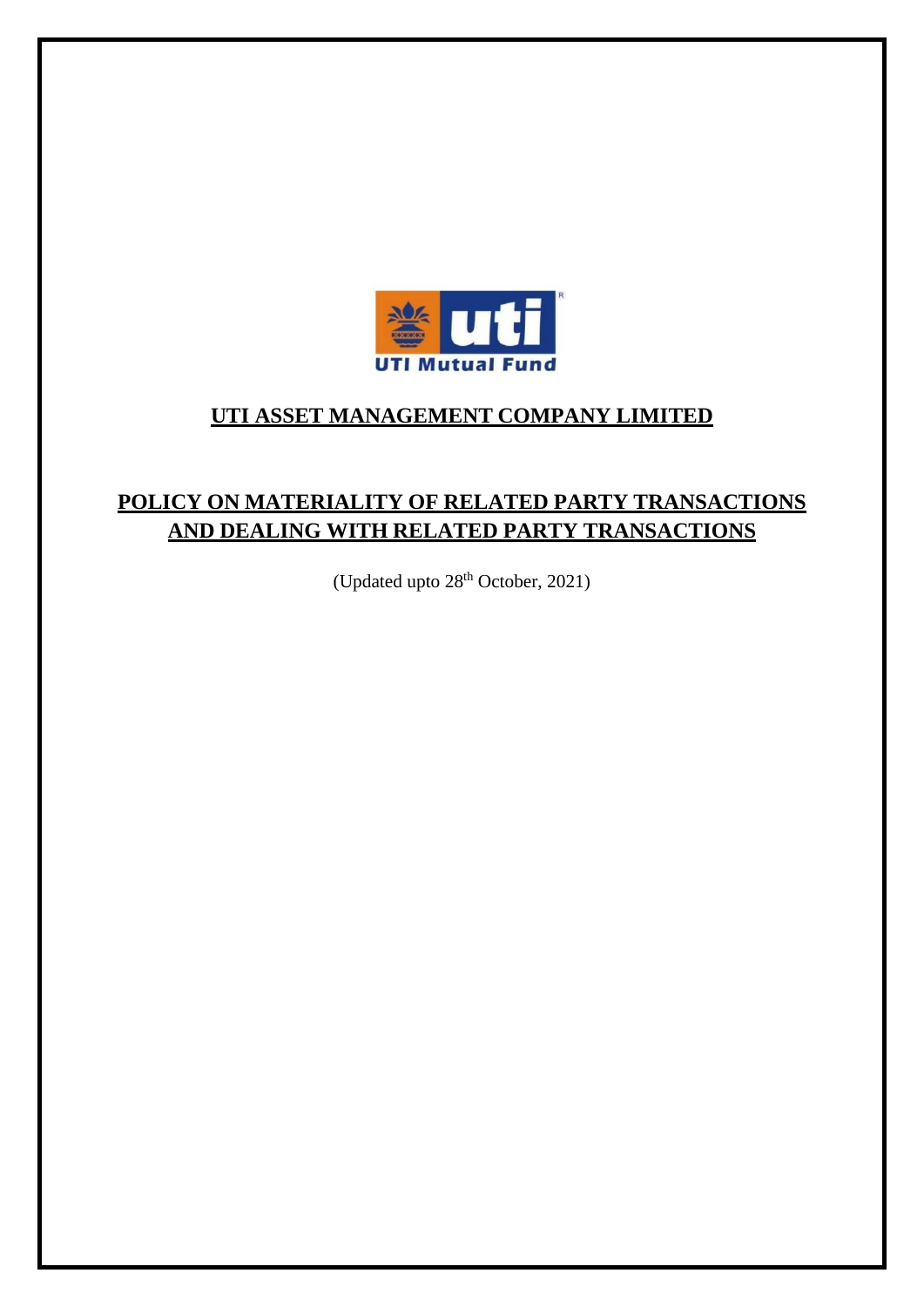#### **1. TITLE:**

1.1 This policy shall be called the 'Policy on materiality of related party transactions anddealing with related party transactions' ("**Policy**").

### **2. OBJECTIVE:**

Related party transactions have been one of the major areas of focus for corporate governance reforms being initiated in India. The changes introduced in the corporate governance norms through Section 188 of the Companies Act, 2013, as amended and the rules framed thereunder ("Companies Act") and Regulation 23 of the Securities and Exchange Board of India (Listing Obligation and Disclosure Requirements) Regulations, 2015, as amended ("SEBI Listing Regulations") require companies to have enhanced transparency and due process for approval of the related party transactions. Section 188 of the Act and Regulation 23 ofthe SEBI Listing Regulations require the Company to formulate a policy on materialityof related party transactions and also on dealing with related party transactions including clear threshold limits duly approved by the Board of Directors ("Board") and shareholders as and when applicable.

#### **3. DEFINITIONS:**

- i. "**Committee**" meansthe audit committee constituted by the Board of Directors in accordance with applicable law, including the SEBI Listing Regulations and the Act as amended from time to time.
- ii. **"Financial Year"** shall have the same meaning ascribed to it under the Act.
- iii. **"Key Managerial Personnel" or** "**KMPs**" means Key Managerial Personnel as defined under the Act and includes:
	- (i) managing director, or chief executive officer or manager;
	- (ii) the whole time director;
	- (iii) company secretary;
	- (iv) chief financial officer;
	- (v) such other officer, not more than one level below the directors who is in whole-time employment, designated as key managerial personnel by the Board; and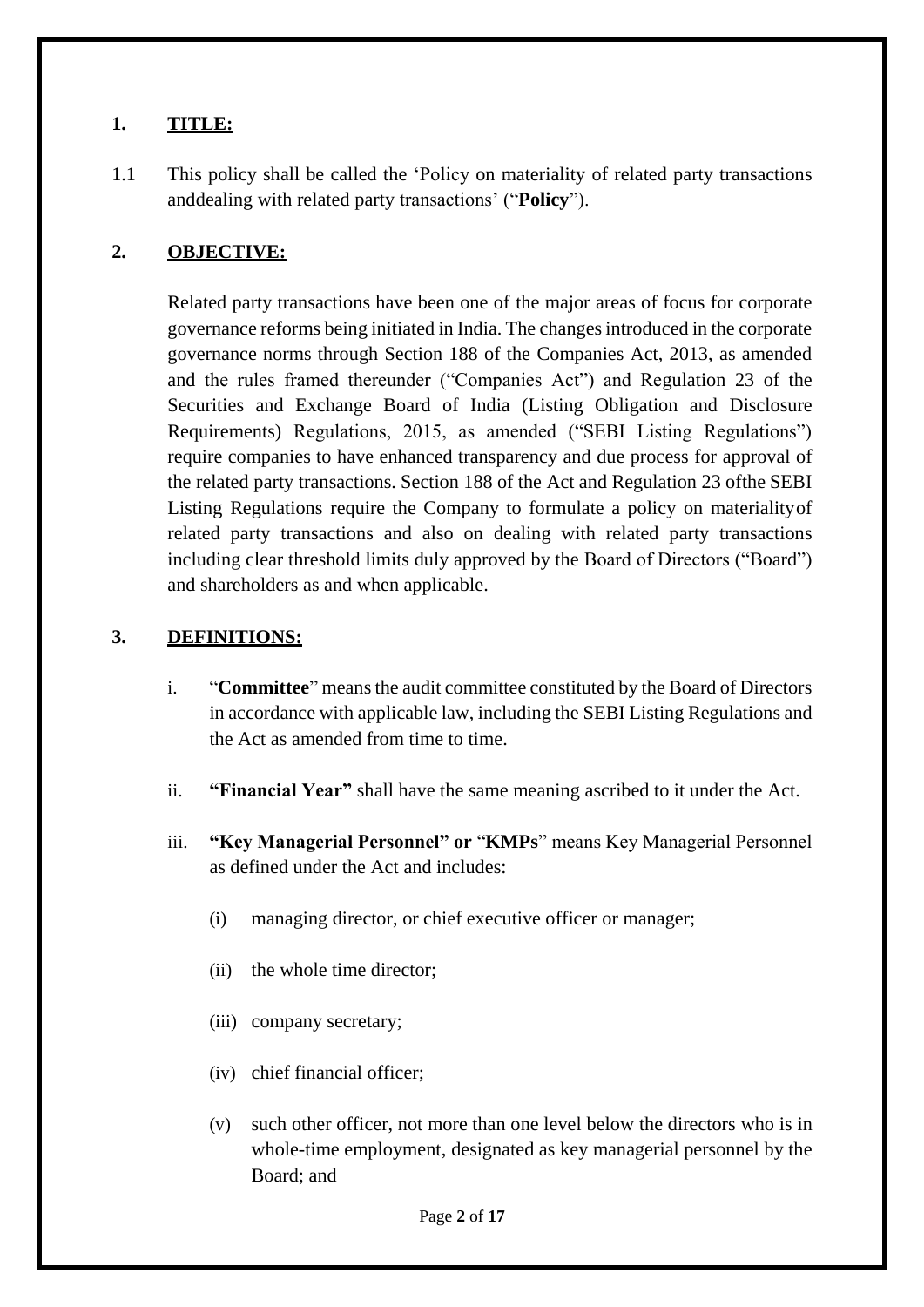- (vi) such other officer as may be prescribed.
- iv. "**Material Related Party Transaction**" in relation to the Company means a Related Party Transaction which individually or taken together with previous transactions with a Related Party during a financial year, exceeds ten per cent of the annual consolidated turnover of the Company as per the last audited financial statements of the Company.

Notwithstanding the above, a transaction involving payments made to a Related Party with respect to brand usage or royalty shall be considered material if the transaction(s) to be entered individually or taken together with previous transactions during a financial year, exceed five percent of the annual consolidated turnover of the Company as per the last audited financial statements of the Company.

- v. "**Transaction**" shall be construed to include single transaction or a group of transactions in a contract.
- vi. "**Unforeseen Related Party Transaction**" means a related party transaction, where the need for such transaction cannot be foreseen, the details whereof necessary for seeking an omnibus approval of the Audit Committee are not available and the value of such transaction does not exceed Rupees one crore pertransaction.
- vii. "**Related Party**" in relation to the Company means a party related with the Company in any of the ways as laid down in Section 2(76) of the Act or under applicable accounting standards.
- viii. "**Related Party Transaction**" means a transfer of resources, services or obligations between a Company and a Related Party, regardless of whether a price is charged and a "transaction" with a Related Party shall be construed to include a single transaction or a group of transactions in a contract, and includes transactions as defined as a "related party transaction" under the relevant provisions of the Act or the SEBI Listing Regulations or the applicable accounting standards or any other related law, regulation or standard.
- ix. **"Relative"** means any person as per sub-section (77) of Section 2 of the Act and rules prescribed there under and as per Regulation 2(1) (zd)of the SEBI Listing Regulations as amended from time to time, means anyone who is related to another, if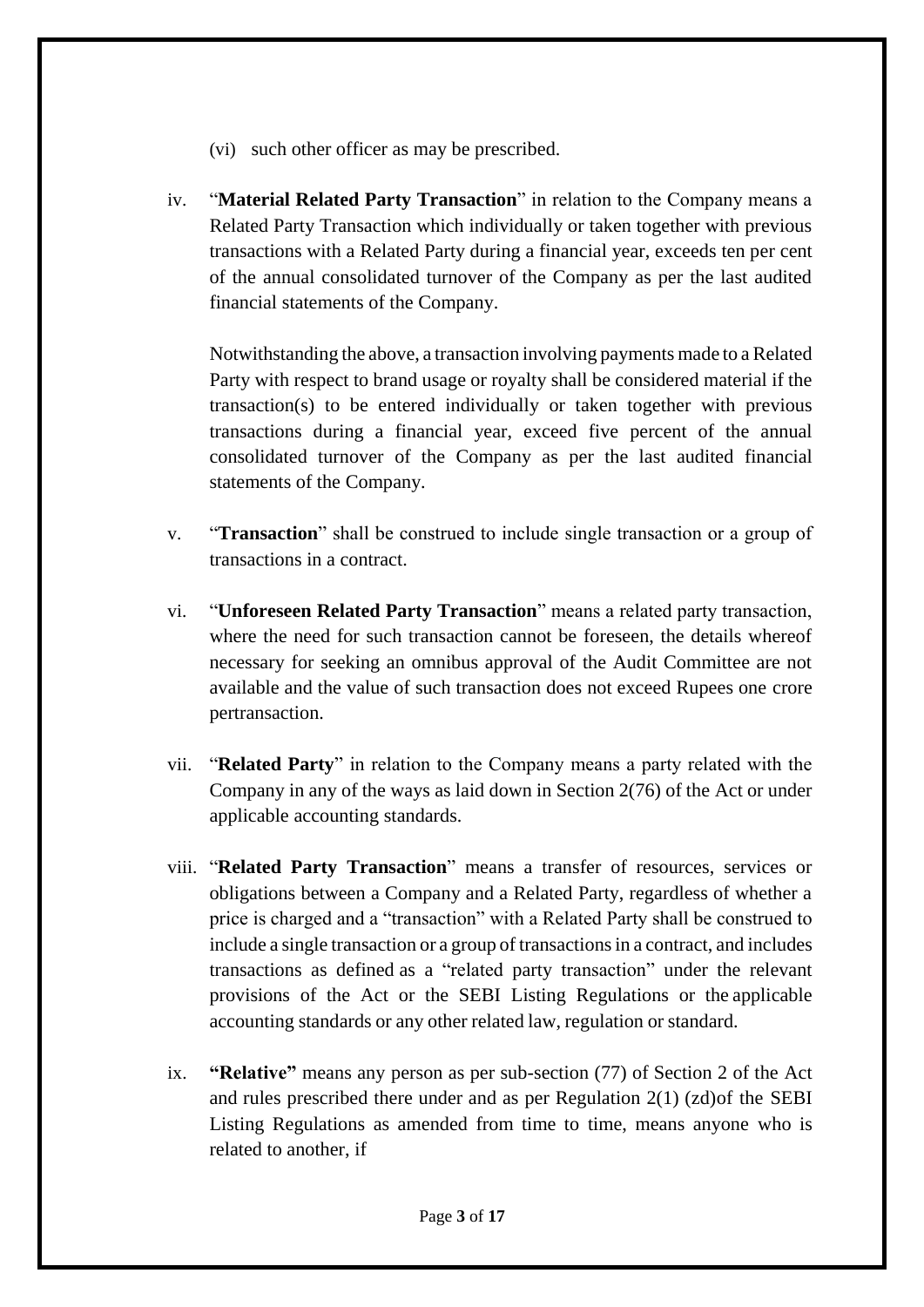- (i) they are members of a Hindu undivided family; or
- (ii) they are husband or wife; or
- (iii) one person is related to the another in the following manner, namely:
	- (A) father, includes step-father
	- (B) mother, includes step-mother
	- (C) son includes step-son
	- (D) son's wife
	- (E) daughter
	- (F) daughter's husband
	- (G) brother includes step-brother
	- (H) sister includes step-sister

### **4. INTERPRETATION:**

- 4.1 Any words used in this Policy but not defined herein shall have the same meaning prescribed to it in the Act, the Securities and Exchange Board of India Act,1992, as amended, or rules and regulations made thereunder including the SEBI Listing Regulations, the applicable accounting standards or any other relevant legislation/law applicable to the Company.
- 4.2 The reference to the masculine gender in the Policy shall be deemed to include a reference to feminine gender.
- 4.3 In case of any dispute or difference upon the meaning/interpretation of any word or provision in this policy, the same shall be referred to the Audit Committee and the decision of the Audit Committee shall be final. In interpreting such term/provision, theAudit Committee may seek the help of any of the officers of the Company or an externalexpert as it deems fit.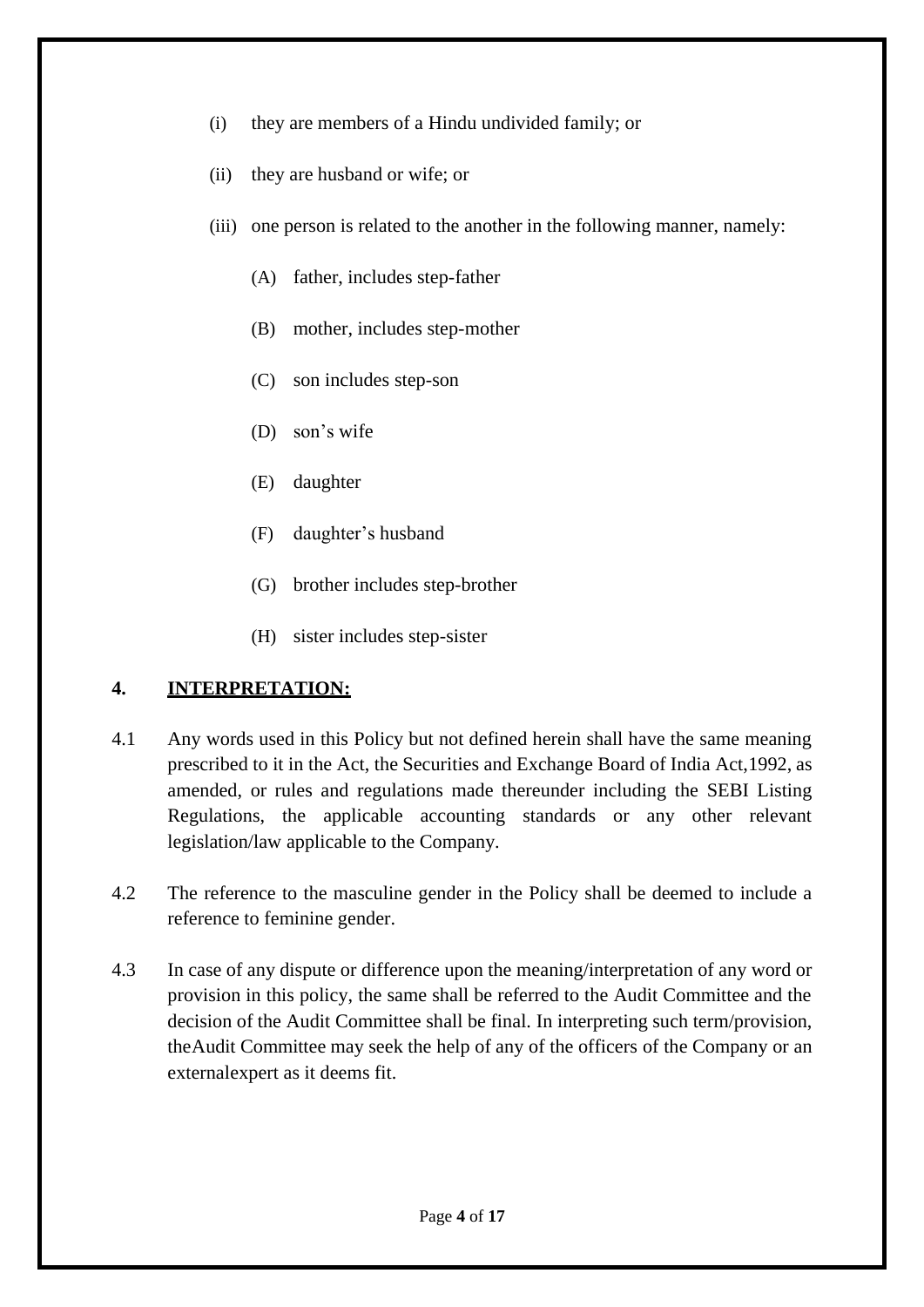## **5. PROCEDURE:**

#### **5.1 Initial Identification of Related Parties**

#### **Disclosure by Directors and Key Managerial Personnel (KMP)**

 Each Director and KMPs is responsible for providing notice to the Board, disclosing his/her and his/her relative's concern or interest in any company or companies or bodies corporate, firms, or other association of individuals along with the shareholding at the first meeting of the Board or Audit Committee, every financial year or whenever there is any change in the disclosures already made, then at the first Board meeting held after such change, within a period of thirty days of his/her appointment:

Provided that where any Director who is not so concerned or interested at the time of entering into such contract or arrangement, he shall, if he becomes concerned or interested after the contract or arrangement is entered into, disclose his concern or interest forthwith when he becomes concerned or interested or at the first meeting of the Board held after he becomes so concerned or interested.

 Directors are also required to provide the information regarding their engagement with other entity during the financial year which may be regarded as Related Party according to this Policy.

Corporate level identification: Identification of Associates, subsidiaries, fellow subsidiaries, joint ventures (in case of listed companies) and other related parties by virtue of holdings/ investments made by the Company in other Companies, Body Corporates and any other entities; or holdings/ Investments made by other Companies, Body Corporates and any other entities in our Company (UTI) with the consultation of Management of the Company.

### **5.2 Identification of Transaction with Related Parties**

Each Director and Key Managerial Personnel is responsible for providing notice to the Company or Audit Committee of any potential Related Party Transaction involving himor her or his or her Relative, including any additional information about the transactionthat the Board/Audit Committee may reasonably request. Audit Committee will determine whether a transaction does constitute a Related Party Transaction requiring compliance with this Policy.

Any change in the list of Relatives shall be intimated by the Directors and KMPs by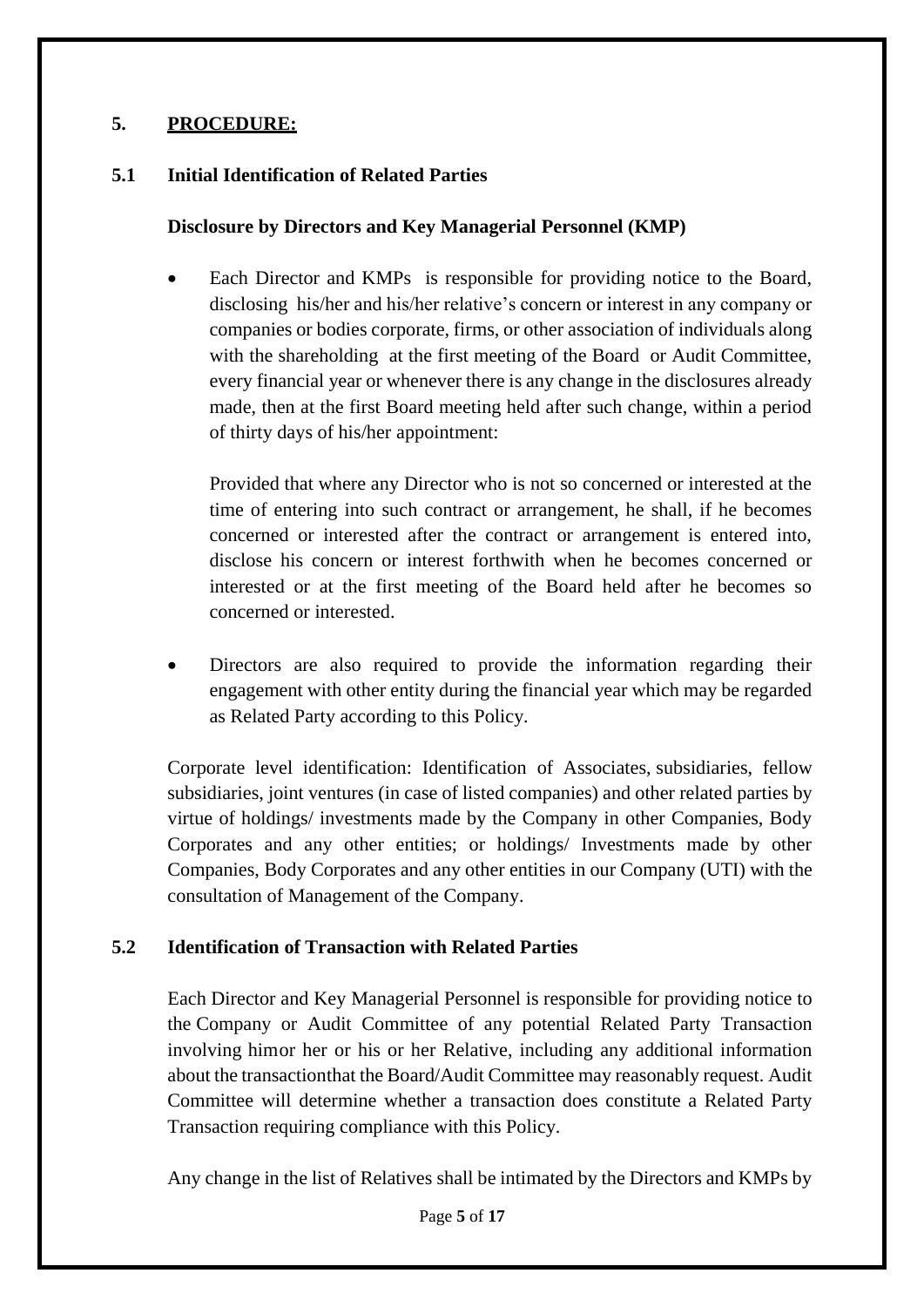way of a fresh declaration to the Company.

### **5.3 Process for Dealing with Related Party Transactions**

The List of related party as per the said provisions and in consideration with clause no. 5.1 of this policy, shall be given to all the relevant departments of the Company (as identified by the committee). Therefore it will be the responsibility of every concerned department to check the following:

- A) Whether any contract or arrangement entered is with the Related Party as per the list of Related party;
- B) The contract/arrangement with related party shall not be entered in to without the necessary approval from the Audit Committee/Board/shareholders, as the case may be, as per the said provisions and this policy, if not than such prior approval has to be obtained before entering into the transaction.

Compliance to this condition will strictly be adhered to by the concerned department proposing the underlying contract or arrangement.

As per the said provisions, transactions entered into between the Company and its wholly owned subsidiary whose accounts are consolidated with such holding company and placed before the shareholders at the general meeting for approval are exempted from obtaining prior approval of Audit Committee/ Board for Related Party Transaction.

In such cases where any contract or arrangement is entered into by related party (as specified in clause 5.1) without obtaining the consent of the Audit committee/ Board or approval shareholders as applicable, the same has to be ratified by the Board or shareholders as the case may be, within 3 (three) months from the date on which such contract or arrangement was entered into, as per the provision and Act and Regulation otherwise such contract or arrangement shall become voidable at the option of the Board/ shareholder, as the case may be.

## **6. DETERMINATION OF ORDINARY COURSE OF BUSINESS AND ARM'S LENGTH PRICING:**

### **6.1 Ordinary course of business**

The phrase 'ordinary course of business' is not defined under the Act or the rules made thereunder. A Contract/arrangements may be considered to be in the 'ordinary course of business' in following cases:

i. if the transaction forms part of the regular activity of the company or carried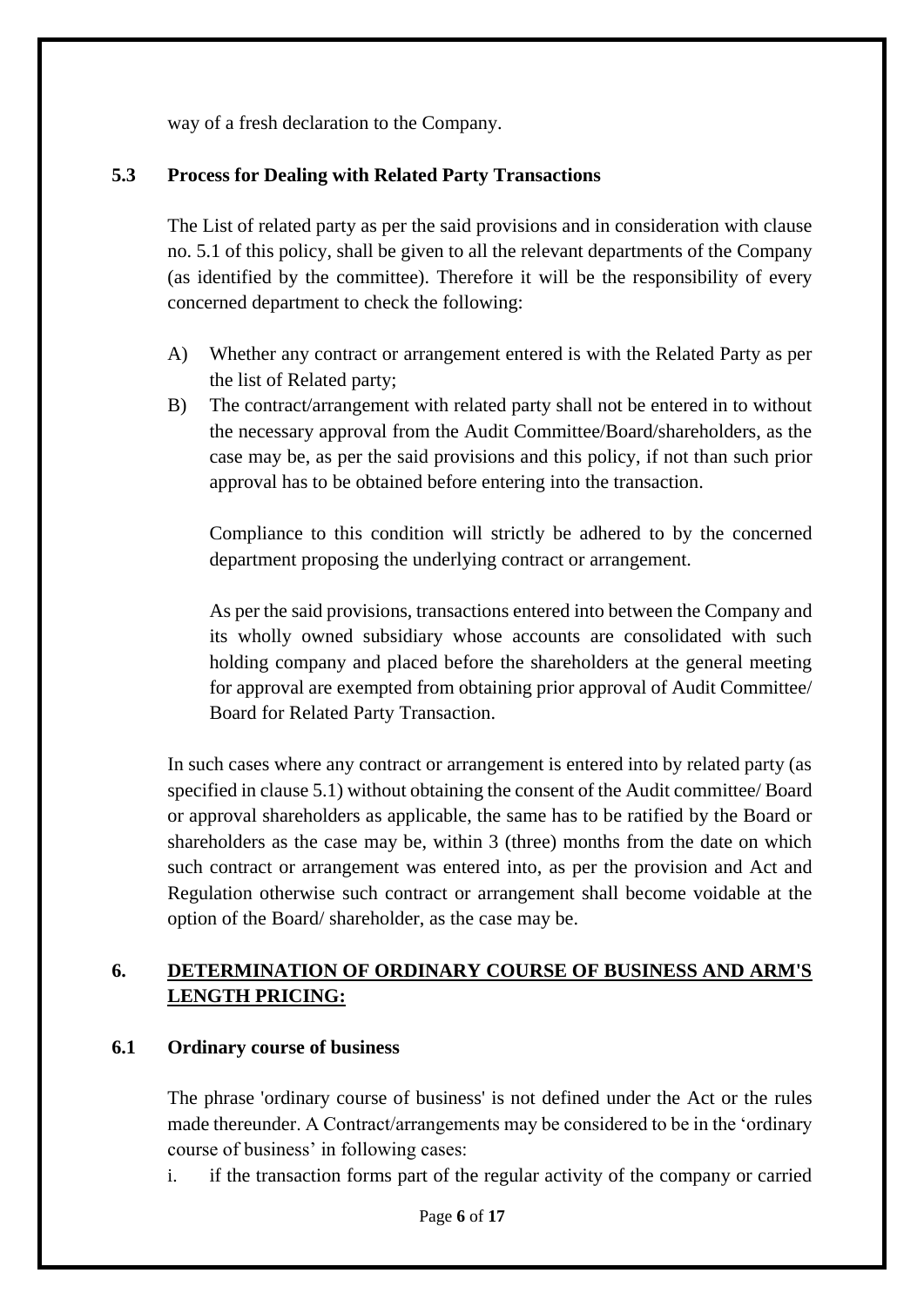out in the normal course of business envisaged in accordance with the memorandum of association of the Company as amended from time to time;

- ii. historical practice with a pattern of frequency (not an isolated transaction);
- iii. common commercial practice; or
- iv. meets any other parameters/criteria as decided by the Board/Audit Committee, from time to time.

Further, courts have laid down the following principles for determining whether a contract/activity falls within the ordinary course of business:

- a) the objects of the company permit such activity;
- b) it is a historical practice and there is a pattern of frequency (and not an isolated transaction);
- c) it has a connection with the normal business carried on by the company;
- d) the income, if any, earned from such activity/transaction is assessed as business income in the company's books of accounts and hence, is a 'business activity'; and
- e) it is a common commercial practice.

#### **6.2 Arm's Length transaction**

- i. As per the definition mentioned in Act, 'arm's length transaction' means a transaction between two related parties that is conducted as if they were unrelated, so that there is no conflict of interest;
- ii. While the Act alludes to the concept of arm's length transaction, the methodologies and approaches for determining Arms Length Price (ALP) have not been prescribed in the Act or the Rules;
- iii. Guidance may be sought from the arm's length principle and the transfer pricing methodologies prescribed under the Income-tax Act, 1961 ("IT Act") as well as principles emerging from international laws in relation to determination of ALP in the context of transfer pricing regulations;
- iv. The Board / Audit Committee will have to make a decision as to whether a transaction is at an arm's length or not by taking into consideration several factors such as benefits/consideration for each of the parties to enter into the agreement, the prevalent market / industry practice, economic circumstances, the specific contractual understanding and / or terms between the parties, similar contracts executed between other unrelated parties, etc;
- v. All Related Party Transactions to be carried out only at Arm's length price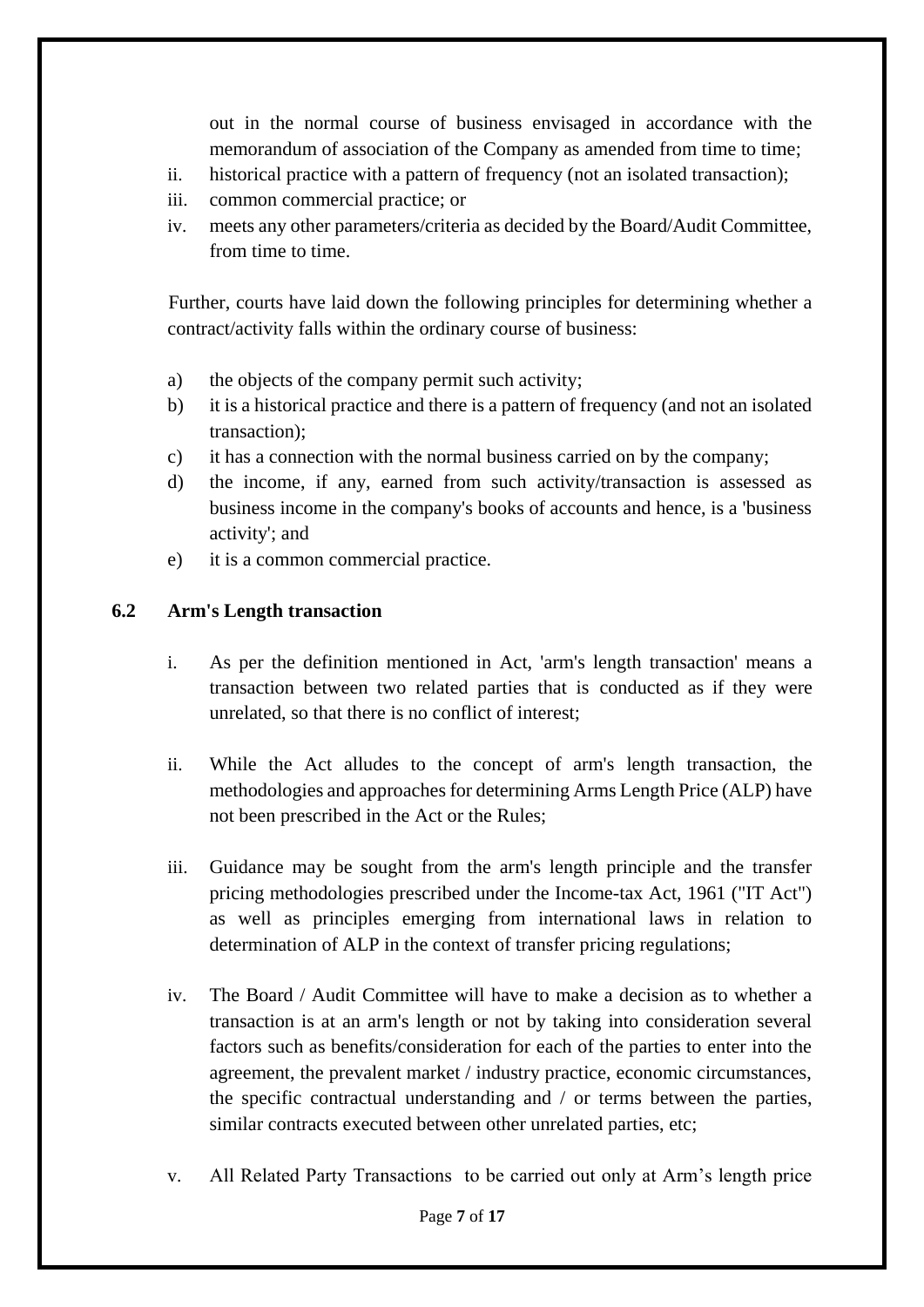justifiable by any one of the following methods:

- market analysis, research report, industry trends, business strategies, financial forecasts, etc.
- third party comparables, valuation reports, price publications including stock exchange and commodity market quotations;
- management assessment of pricing terms and business justification for the proposed transaction;
- comparative analysis, if any, of other such transaction entered into by the Company;
- Establishing comparable prices/terms using reputed data base or indices;
- Cost Plus Method;
- Transfer Pricing as per Income Tax Act.
- vi. After evaluating whether the transaction identified with the Related Party is carried out in the Ordinary Course of Business and at Arms-Length price, the Company will check whether transaction value is within the Material threshold limits prescribed in the Act, and SEBI regulations and decide whether transaction needs approval from Audit Committee/Board/Shareholders, as per the following guidelines/definitions.

## **7. APPROVAL OF RELATED PARTY TRANSACTIONS:**

### **7.1 Audit Committee**

Related Party Transactions will be referred to the next regularly scheduled meeting of Audit Committee for review. Any member of the Committee or the Directors of the Board who has potential interest in any Related Party Transaction in terms of Rule 15(2)of the Companies (Meeting of Board and its Powers) Rules, 2014 shall not be present at the meeting during the discussions on the subject matter and shall recuse himself or herself and abstain from discussion and voting on the approval of the Related Party Transaction.

All the related party transactions require prior approval of the Audit Committee. However the Company may obtain omnibus approval from the Audit Committee for such transaction, subject to terms and conditions as stipulated under the Act and SEBI Listing Regulations.

Further, there are certain related party transactions as mentioned in clause no. 8 which does not require approval under this policy.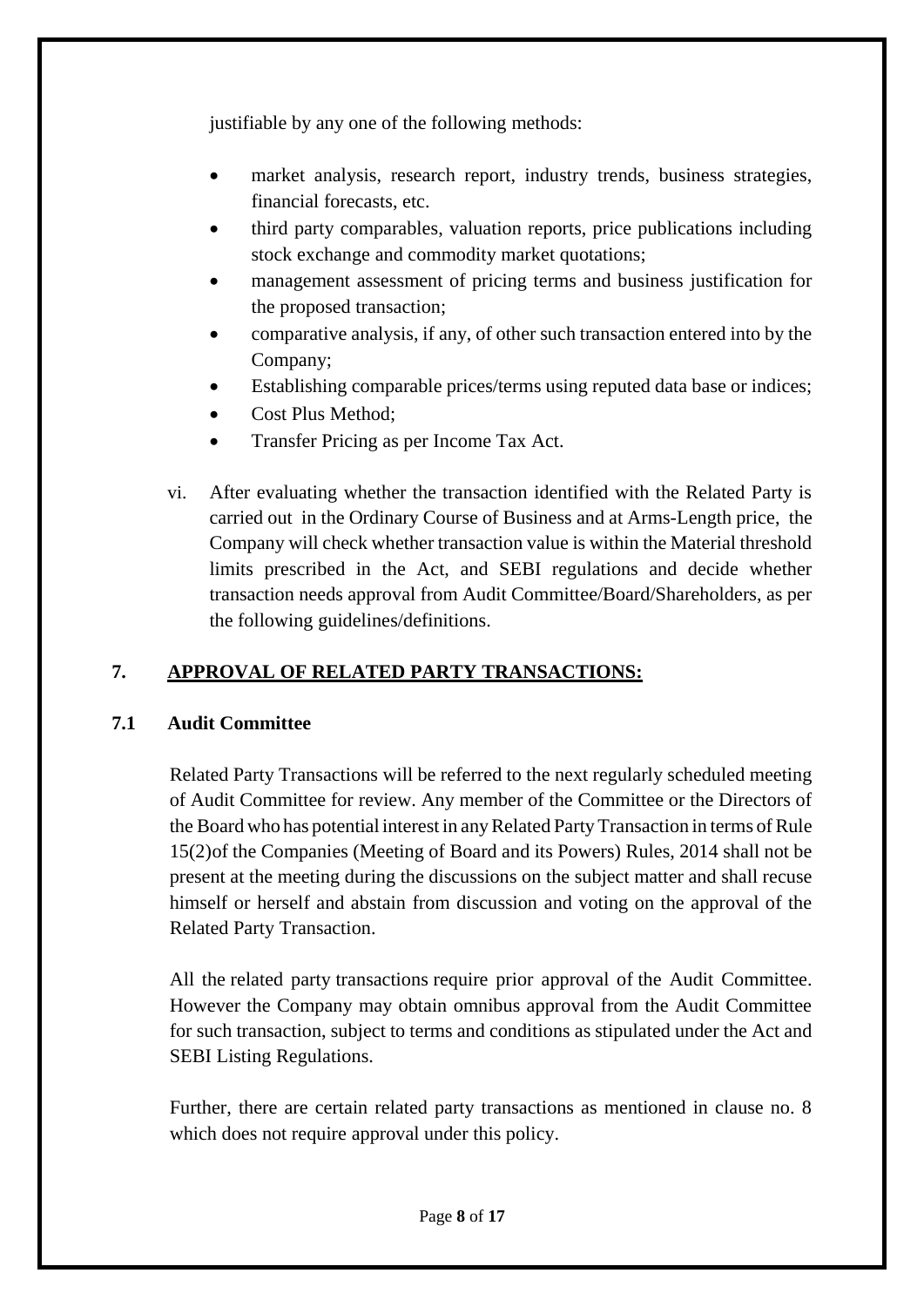The Audit Committee shall consider the following factors while deliberating the Related Party Transactions for its approval:

- i. name of party and details explaining nature of relationship;
- ii. duration of the contract and particulars of the contract and arrangement;
- iii. nature of transaction and material terms thereof including the value, if any;
- iv. manner of determining the pricing to ascertain whether the same is on Arm's Length Basis;
- v. business rationale for entering into such transaction; and
- vi. any other information relevant or important for the Board to take a decision onthe proposed transaction.

In determining whether to approve a Related Party Transaction, the Committee will consider the following factors, among others, to the extent relevant to the Related PartyTransaction:

- i. Whether the terms of the Related Party Transaction are fair and on Arm's Length Basis to the Company and would apply on the same basis if the transaction did not involve a Related Party;
- ii. The Audit Committee may review the necessary documents / seek information from the management like nature of the transaction i.e. details of the goods or property to be acquired / transferred or services to be rendered / availed including description of functions to be performed, risks to be assumed and assets to be employed under the proposed transaction;
- iii. Whether there are any compelling business reasons / rationale for the Company to enter into the Related Party Transaction and the nature of alternative transactions, if any;
- iv. Whether the Related Party Transaction would affect the independence of an independent Director;
- v. Whether the proposed transaction includes any potential reputational risk issuesthat may arise as a result of or in connection with the proposed transaction;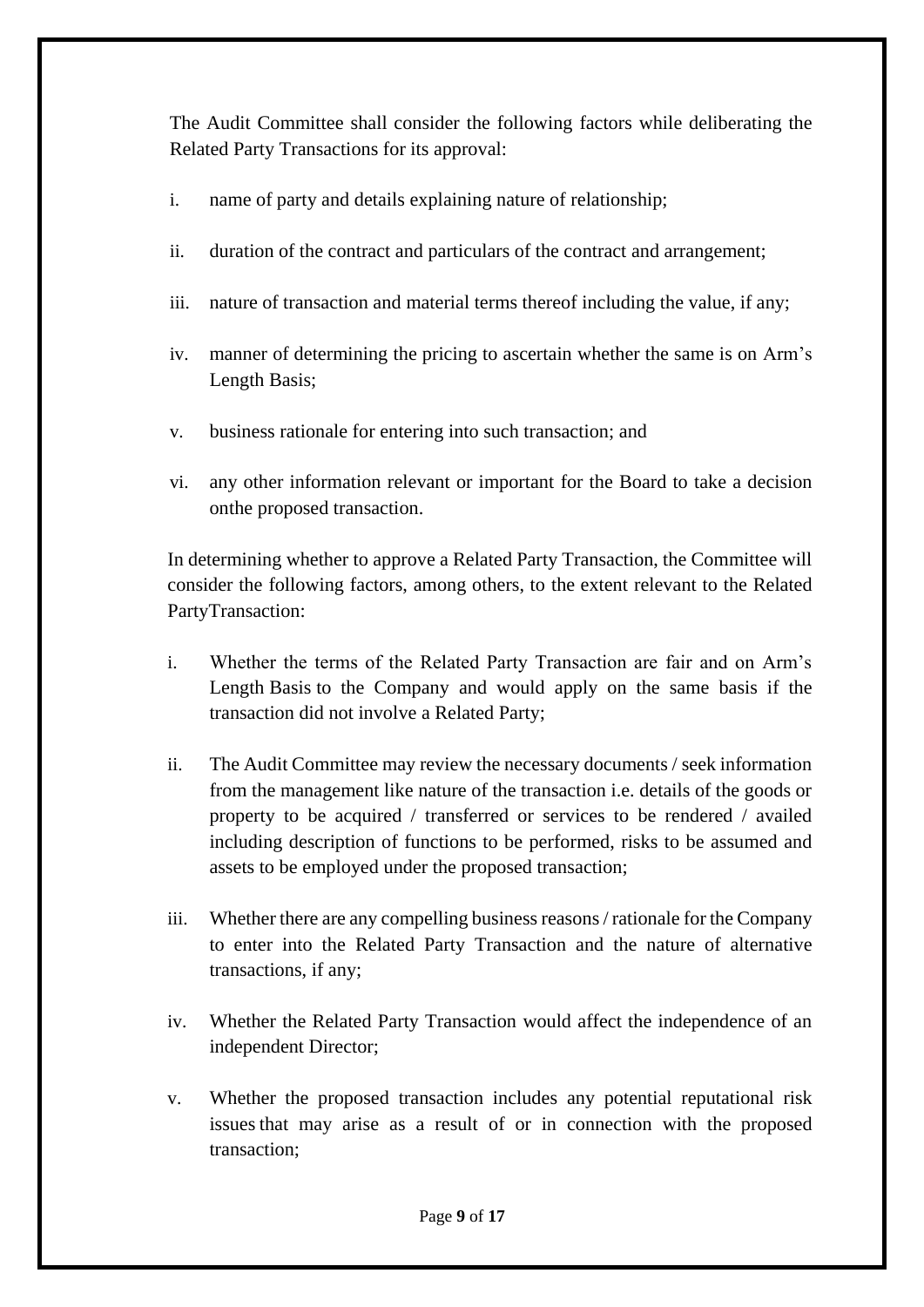- vi. Whether the Company was notified about the Related Party Transaction before its commencement and if not, why pre-approval was not sought and whether subsequent ratification is allowed and would be detrimental to the Company; and
- vii. Whether the Related Party Transaction would present an improper conflict of interest for any director or key managerial personnel of the Company, taking into account the size of the transaction, the overall financial position of the director, executive officer or other Related Party, the direct or indirect nature ofthe director's, key managerial personnel's or other Related Party's interest in the transaction and the ongoing nature of any proposed relationship and any other factors the Board/Committee deems relevant;
- viii. If the Audit Committee determines that a RPT should be brought before the Board, or if the Board in any case elects to review any such matter or it is mandatory under any law for Board to approve the RPT, then the considerations set forth above shall apply to the Board's review and approval of the matter, with such modification as may be necessary or appropriate under the circumstances.

The Audit Committee may grant omnibus approval for Related Party Transactionsproposed to be entered into by the Company subject to the following conditions:

- i. The Audit Committee shall lay down the criteria for granting the omnibus approval in line with the Policy on Related Party Transactions of the Company and such approval shall be applicable in respect of transactions which are repetitive in nature;
- ii. The Audit Committee shall satisfy itself the need for such omnibus approval and that such approval is in the interest of the Company;
- iii. Such omnibus approval shall specify (i) the name/s of the Related Party, nature of transaction, period of transaction, maximum amount of transaction that can be entered into, (ii) the indicative base price / current contracted price and the formula for variation in the price if any and (iii) such other conditions as the Audit Committee may deem fit:

Provided that where the need for Related Party Transaction cannot be foreseen and aforesaid details are not available, Audit Committee may grant omnibus approval for such transactions subject to their value not exceeding Rs.1 crore per transaction.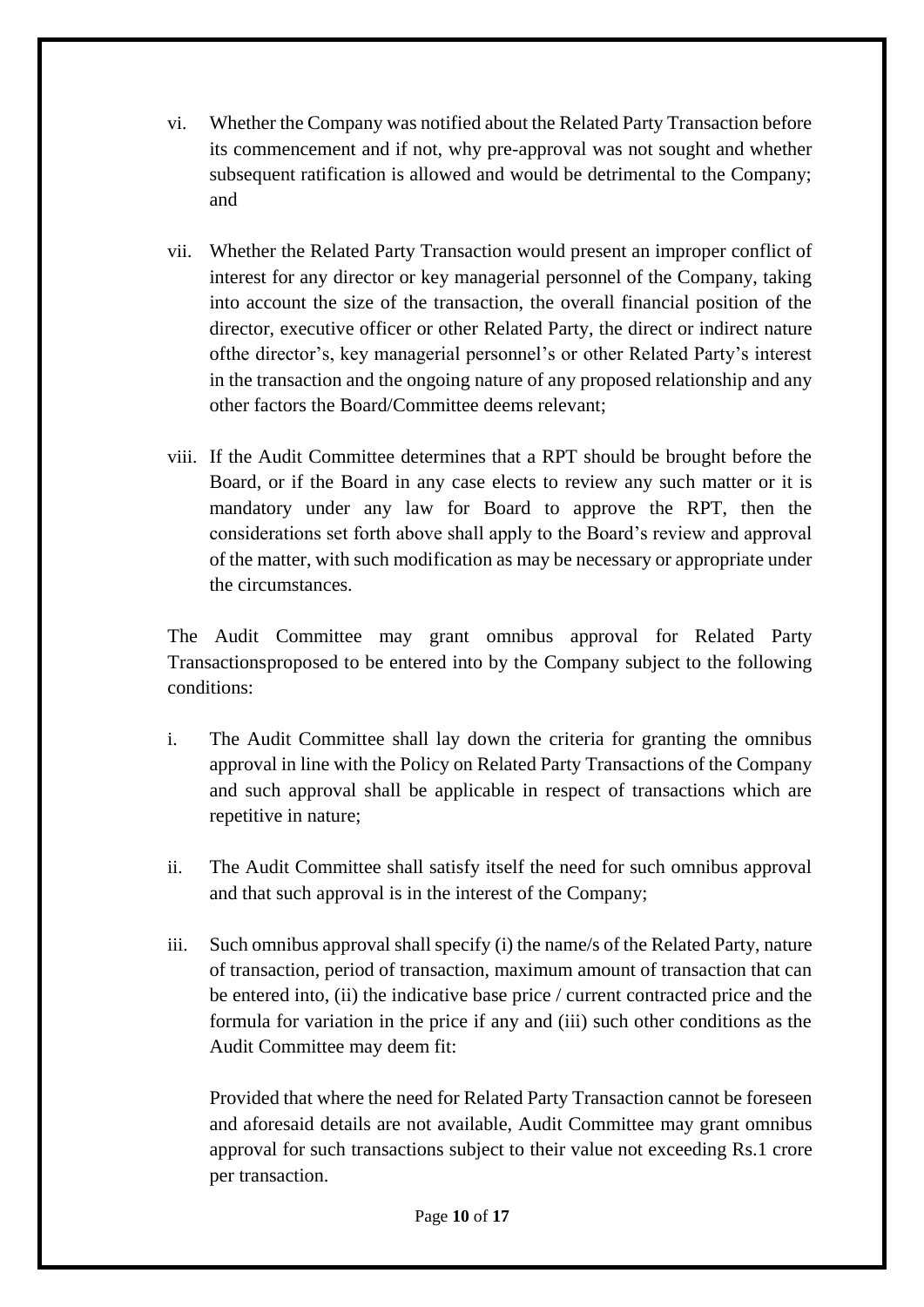- iv. Audit Committee shall review, at least on a quarterly basis, the details of Related Party Transactions entered into by the Company pursuant to each of the omnibus approval given;
- v. Such omnibus approvals shall be valid for a period not exceeding one year and shall require fresh approvals after the expiry of one year.

## **7.2 Board of Directors**

In case of Related Party Transaction which is not in the Ordinary Course of Business and/or not at Arm's Length Basis, whether or not it is a Material Related Party Transaction,prior approval of the Board through a resolution passed at the meeting of the Board shall be necessary.

In addition to the above, the following kinds of transactions with related parties are also placed before the Board for its approval:

- Transactions which may be in the ordinary course of business and at arm's length basis, but which are crossing the value threshold and/or other parameters as per the Act, SEBI regulations and this policy or as may be determined by the Board from time to time shall require Board approval in addition to Audit Committee approval;
- Transactions in respect of which the Audit Committee is unable to determine whether or not they are in the ordinary course of business and/or at arm's length basis and decides to refer the same to the Board for approval;
- Transactions which are in the ordinary course of business and at arm's length basis, but which in Audit Committee's view requires Board approval;
- Transactions which are meeting the materiality thresholds as laid down in the act, SEBI listing regulations and this policy also, and which are intended to be placed before the shareholders for mandatory approval, shall require approval and recommendation of the Board.

Where any director is interested in any contract or arrangement with a Related Party, such director shall not be present at the meeting during discussions on the subject matterof the resolution relating to such contract or arrangement.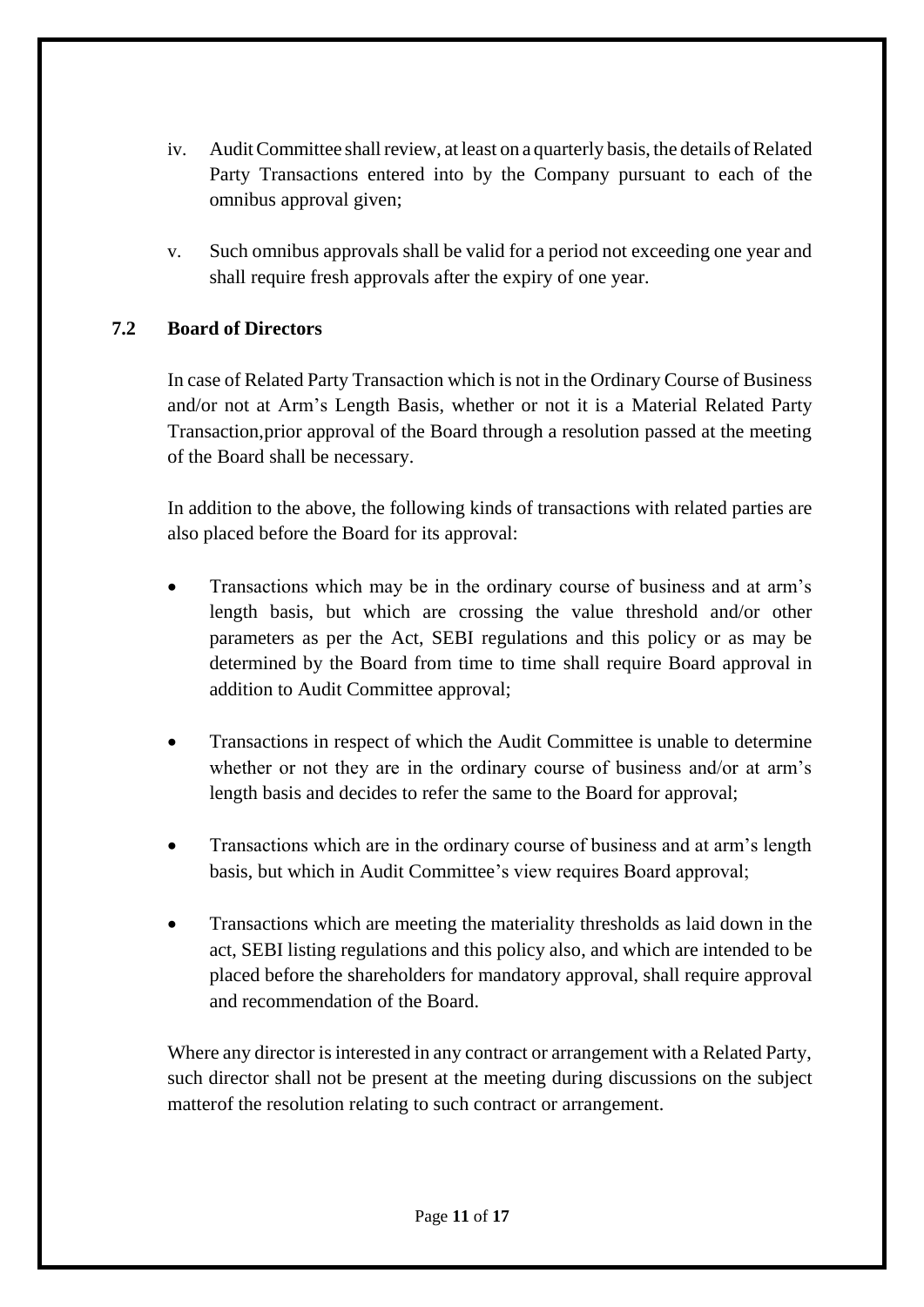#### **7.3 Shareholder approval**

All Material Related Party Transactions shall require prior approval of the shareholdersthrough resolution and no Related Party shall vote on such resolutions whether the entity is a Related Party to the particular transaction or not. However, the said requirement would not be applicable in respect of a resolution plan approved under Section 31 of the Insolvency and Bankruptcy Code, 2016 subject to the event being disclosed to the Stock Exchanges within one day of the resolution plan being approved.

If a Related Party Transaction is not in the Ordinary Course of Business, or not at Arm'sLength Basis and exceeds certain thresholds as prescribed under Section 188 of the Act, it shall require shareholders' approval by a resolution. The Related Parties shall abstain from voting as shareholders in case of Related Party Transactionswhich require the approval of shareholders.

In addition to the above, all kinds of transactions specified under the Act which (a) are not in the ordinary course of business or are not at arm's length basis; and (b) exceed the thresholds laid down in Companies (Meetings of Board and its Powers) Rules, 2014 as amended from time to time shall be placed before the shareholders for its approval. For this purpose, no related party shall vote to approve such resolutions irrespective of whether the entity is a related party to the particular transaction or not.

However, the shareholders' approval is not required for the transactions entered into between the Company and its wholly owned subsidiaries whose accounts are consolidated with the Company and placed before the shareholders at the general meeting for approval.

In case of Related Party Transactions which are not in Ordinary Course of Business ornot at an Arm's Length Basis and which exceed the prescribed criteria under Section 188 of the Act and in case of Material Related Party Transactions, the following information shall be given in the explanatory statement forwarded to shareholders after the approval of the Board:

- (a) name of the Related Party;
- (b) name of the director or KMP who is related, if any;
- (c) nature of relationship;
- (d) nature, material terms, monetary value and particulars of the contract or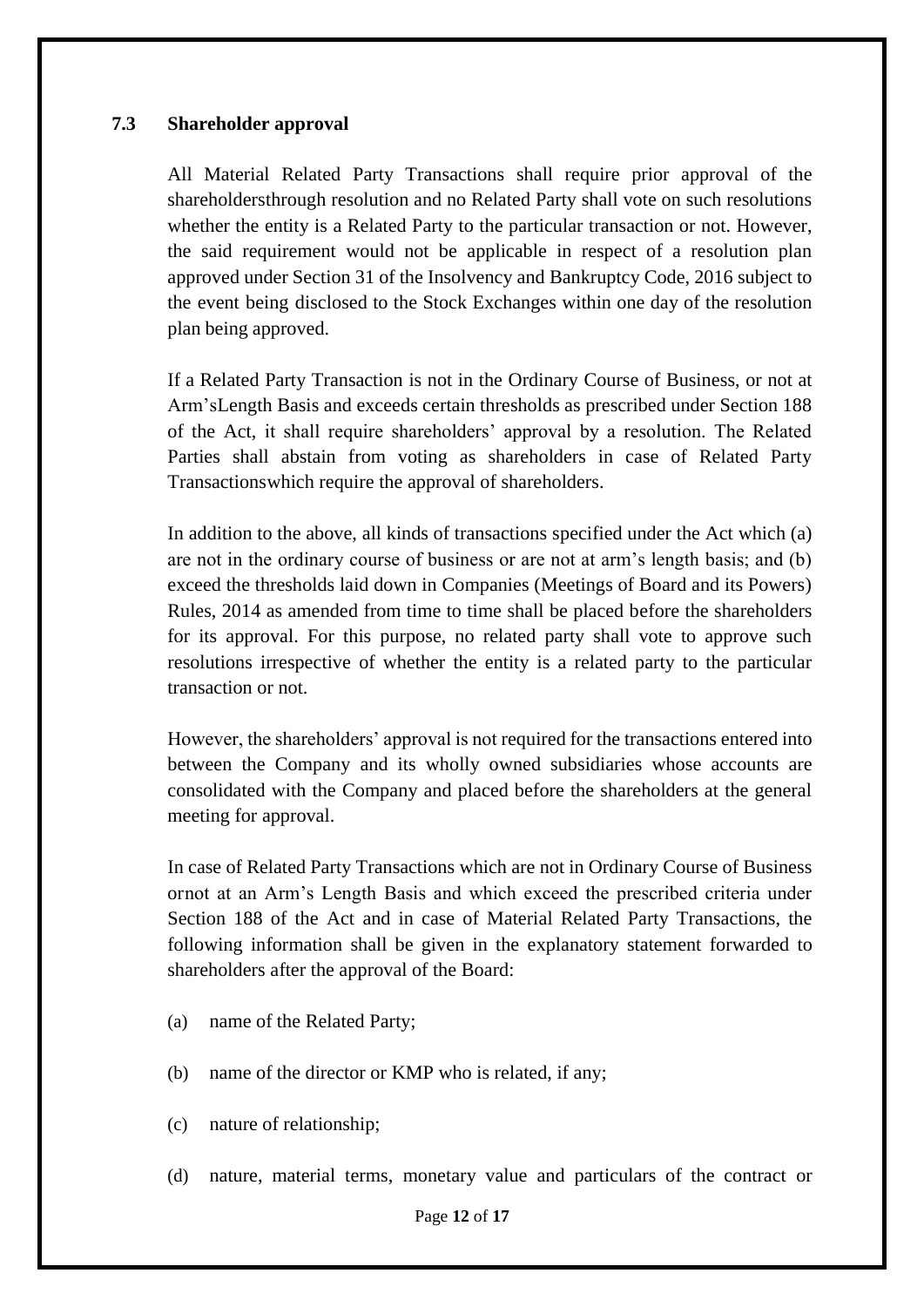arrangement; and

(e) any other information relevant or important for the members to take a decision on the proposed resolution.

### **7.4 Competent Authority for Approval:**

Whether the transaction is to be taken for omnibus/single transaction approval from Audit Committee or approval from Board or Shareholders approval, as per the threshold limits, based on the following table:

| <b>Nature of Transaction</b>      | <b>Audit Committee</b> | <b>Board</b>   | <b>Shareholder</b> |
|-----------------------------------|------------------------|----------------|--------------------|
|                                   |                        |                | S                  |
| All<br>related<br>party           | Act:                   |                |                    |
| transactions, in ordinary         | Approval<br>or         |                |                    |
| course of business and at         | Omnibus approval       |                |                    |
| arm's length                      | <b>SEBI LODR:</b>      |                |                    |
|                                   | Prior approval or      |                |                    |
|                                   | Omnibus approval       |                |                    |
| If not in ordinary course         | Prior approval         | Prior approval |                    |
| of business OR not at             |                        |                |                    |
| arm's length                      |                        |                |                    |
| <b>AND</b>                        |                        |                |                    |
| within the threshold u/s          |                        |                |                    |
| 188 read with the Rules           |                        |                |                    |
| If not in ordinary course         | Prior approval         | Prior approval | Prior              |
| of business OR not at             |                        |                | approval           |
| arm's length                      |                        |                |                    |
| <b>AND</b>                        |                        |                |                    |
| exceeds the threshold u/s         |                        |                |                    |
| 188 and the Rules                 |                        |                |                    |
| If classified as material         | Prior approval         | Prior approval | Prior              |
| Transaction as per SEBI           |                        |                | approval           |
| <b>LODR</b>                       |                        |                |                    |
| As per Cos. Act if the            | Prior approval         | Prior approval | Prior              |
| $\sigma$<br>transaction<br>amount |                        |                | approval           |
| by<br>way<br>of<br>entered        |                        |                |                    |
| Contract or arrangement           |                        |                |                    |
| related<br>with<br>parties        |                        |                |                    |
| limits<br>exceeds<br>the<br>as    |                        |                |                    |
| defined<br>under<br>Section       |                        |                |                    |
| 188 (1) read with rule 15,        |                        |                |                    |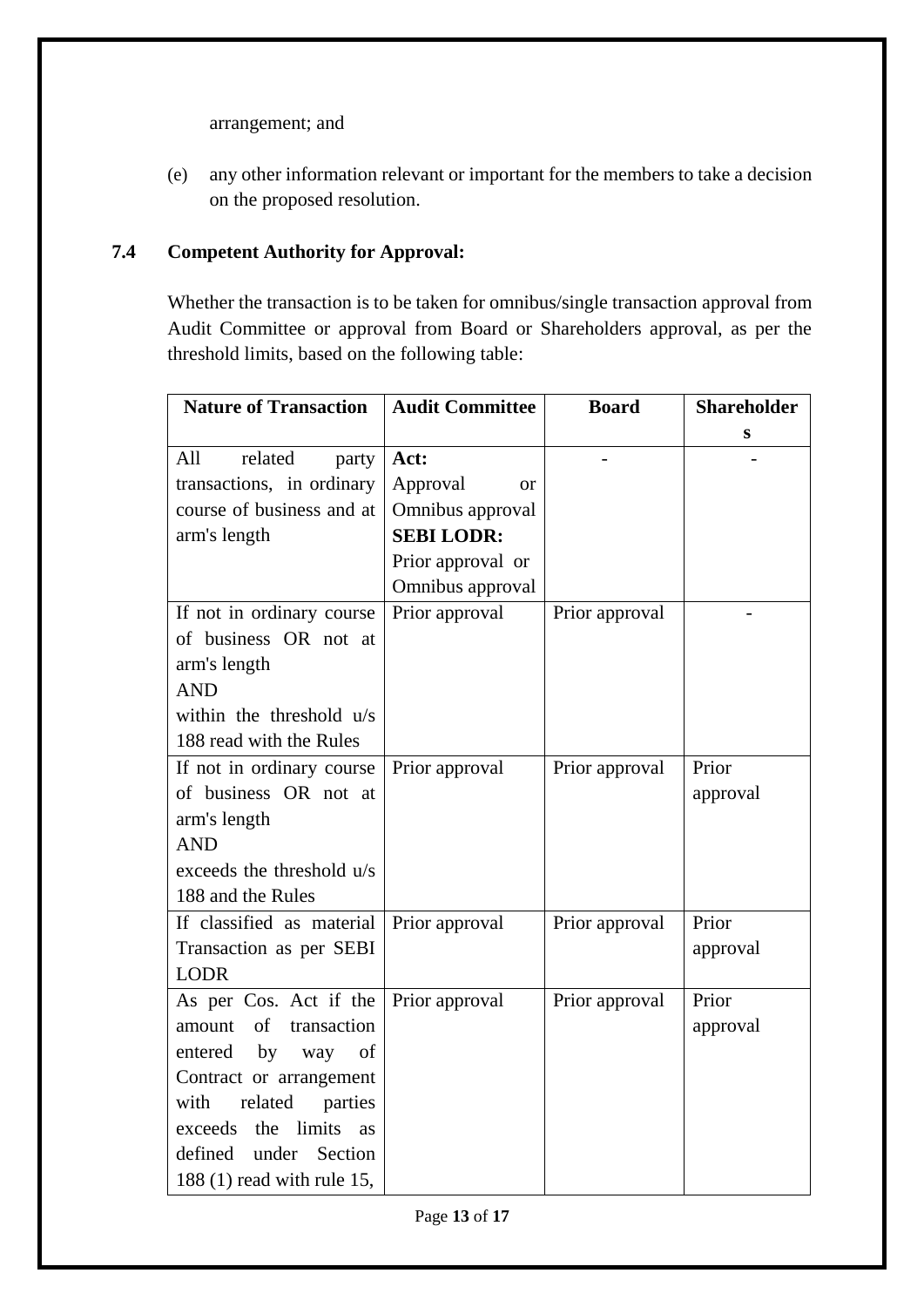## **8. RELATED PARTY TRANSACTION WHICH DOES NOT REQUIRE ANY APPROVAL:**

Notwithstanding the foregoing, the following Related Party Transactions shall not require approval of Audit Committee, Board or Shareholders, as the case may be:

- Any transaction that involves the providing of compensation to a Director or Key Managerial Personnel in connection with his or her duties to the Company or any of its subsidiaries or associates, including the reimbursement of reasonable business and travel expenses incurred in the ordinary course of business;
- Any transaction in which the Related Party's interest arises solely from ownership of securities issued by the Company and all holders of such securities receive the same benefits pro rata as the Related Party;
- Any scheme of loans/benefits availed by Key Managerial Personnel, which is applicable to all the employees of certain management level, which are as per the policy of Company;
- Payment of Dividend;
- Transactions involving corporate restructuring, such as buy-back of shares, capital reduction, merger, demerger, hive-off, approved by the Board and carried out in accordance with the specific provisions of the Act, or SEBI LODR;
- Contribution to Corporate Social Responsibility (CSR) obligations, subject to approval of CSR Committee and within the overall limits approved by the Board of Directors of the Company.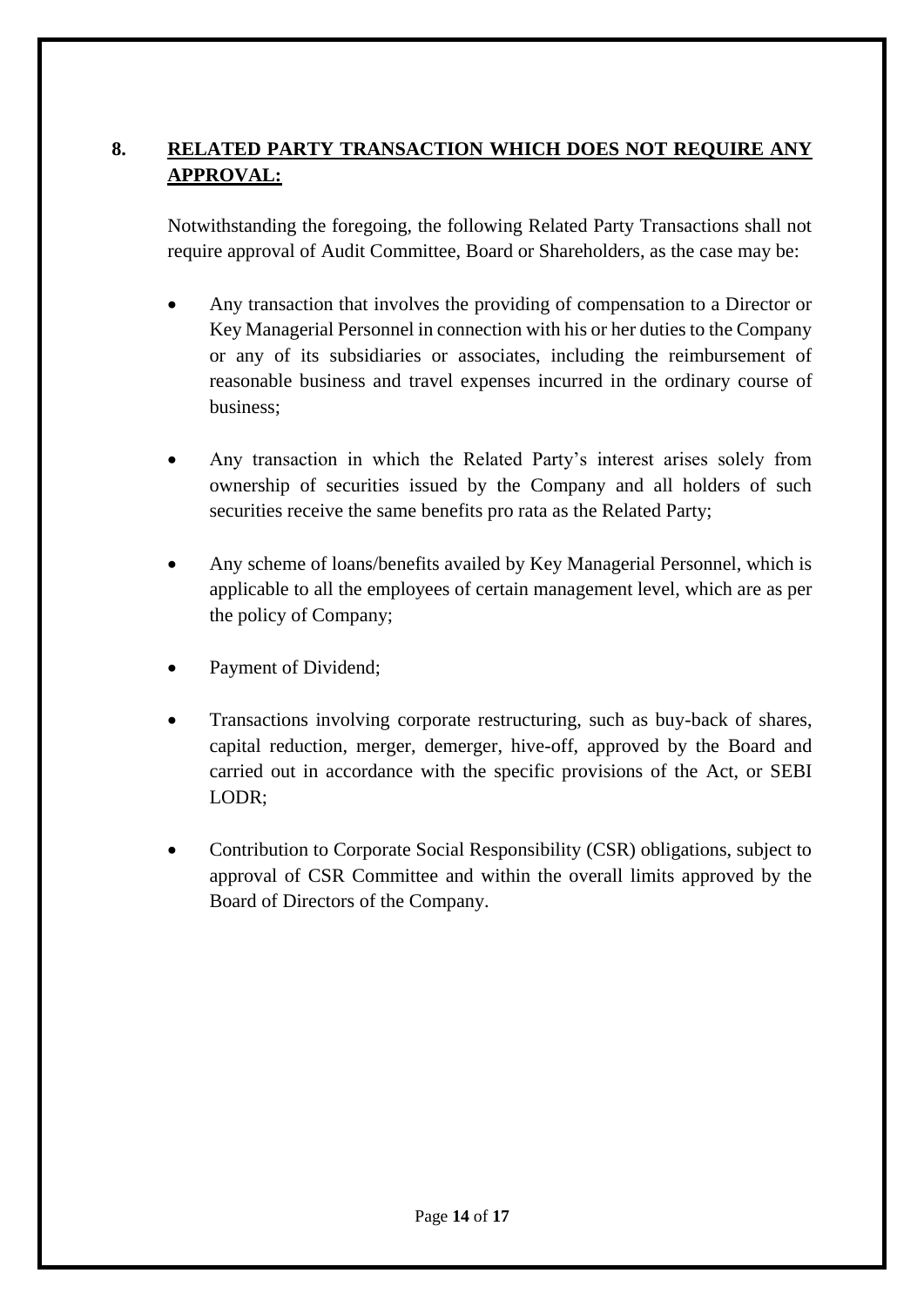### **9. REPORTING OF RELATED PARTY TRANSACTIONS:**

| As per Act, 2013 |                                                                             | As per SEBI LODR |                                                                             |  |
|------------------|-----------------------------------------------------------------------------|------------------|-----------------------------------------------------------------------------|--|
|                  | 1. The Report of the Board shall                                            |                  | 1. In terms of Regulation details of all                                    |  |
|                  | contain the particulars of contracts or                                     |                  | material transactions with related                                          |  |
|                  | arrangements with related parties                                           |                  | parties shall be disclosed<br>$_{\rm on}$                                   |  |
|                  | referred to in sub-section (1) of                                           |                  | quarterly basis along with the                                              |  |
|                  | section 188 in the Form AOC-2                                               |                  | compliance report on corporate                                              |  |
|                  | along with the justification for                                            |                  | governance.                                                                 |  |
|                  | entering into such contract<br>$\alpha$                                     |                  |                                                                             |  |
|                  | arrangement.                                                                | 2.               | Audit Committee shall review,                                               |  |
|                  |                                                                             |                  | at east on a quarterly basis, the                                           |  |
|                  | 2. The explanatory statement to be                                          |                  | details of<br>Related<br>Party                                              |  |
|                  | annexed to the notice of a general                                          |                  | Transactions entered into by the                                            |  |
|                  | meeting convened pursuant<br>to                                             |                  | company pursuant to each of the                                             |  |
|                  | section 101<br>shall contain the                                            |                  | omnibus approval given.                                                     |  |
|                  | following particulars, namely:—                                             |                  |                                                                             |  |
|                  | (a) name of the related party;                                              |                  | 3. The listed entity shall submit                                           |  |
|                  | (b) name of the director or key                                             |                  | within 30 days from the date of                                             |  |
|                  | managerial personnel who is related,                                        |                  | publication of its standalone and                                           |  |
|                  | if any;                                                                     |                  | consolidated financial results for                                          |  |
|                  | (c) nature of relationship;                                                 |                  | the half year, disclosures of related                                       |  |
|                  | (d) nature, material terms, monetary                                        |                  | transactions<br>party<br><sub>on</sub><br>a                                 |  |
|                  | value and particulars of the contract                                       |                  | consolidated basis, in the format                                           |  |
|                  | or arrangement;<br>(e) any other information relevant or                    |                  | specified in the relevant accounting<br>standards for annual results to the |  |
|                  |                                                                             |                  | stock exchanges and publish the                                             |  |
|                  | important for the members to take a<br>decision on the proposed resolution. |                  | same on its website.                                                        |  |
|                  |                                                                             |                  |                                                                             |  |
|                  | 3. According to relevant Accounting                                         | 4.               | In terms of Schedule V of SEBI                                              |  |
|                  | standards, related party transaction                                        |                  | LODR, companies shall make the                                              |  |
|                  | disclosure in the Annual report and                                         |                  | required disclosure in their Annual                                         |  |
|                  | Annual filing form of the Company                                           |                  | Reports, in compliance with the                                             |  |
|                  | needs to be given in the prescribed                                         |                  | applicable Accounting Standards                                             |  |
|                  | format and within the specified time                                        |                  | on related party disclosure.                                                |  |
|                  | period.                                                                     |                  |                                                                             |  |

## **10. MONITORING AND ASSURANCE:**

An appropriate process for periodic monitoring of disclosures be made with respect to 'related party' and the process includes: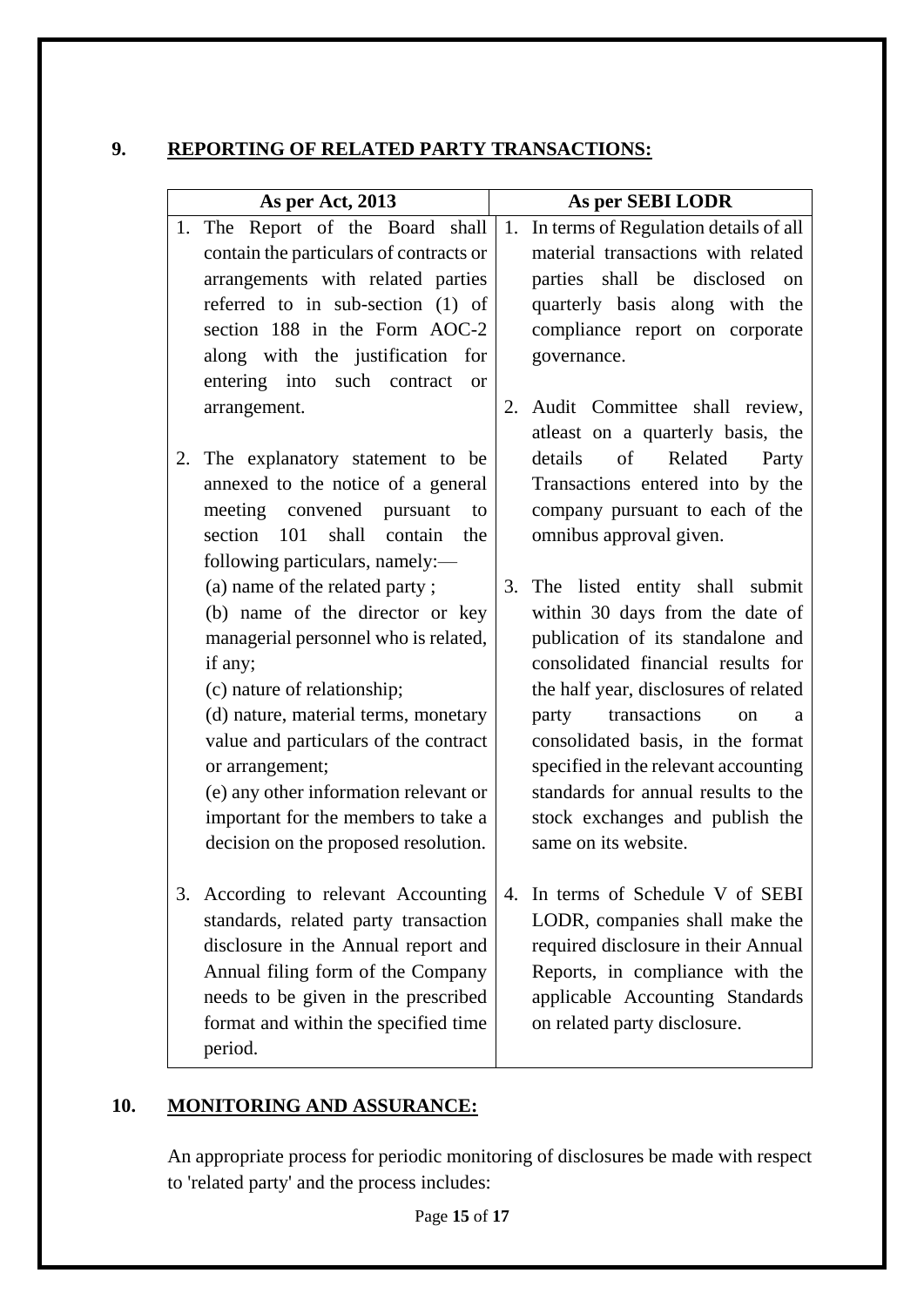- a. Periodic validation by the Management;
- b. Independent validation and check by the Internal Auditor.

## **11. RELATED PARTY TRANSACTIONS NOT APPROVED:**

- 11.1 In the event the Company becomes aware of a transaction with a related party that has not been approved in accordance with this Policy prior to its consummation, the matter shall be reviewed by the Audit Committee. The Audit Committee shall consider all of the relevant facts and circumstances regarding the related party transaction, and shall evaluate all options available to the Company, including ratification, revision or termination of the related party transaction;
- 11.2 The Audit Committee shall also examine the facts and circumstances pertaining to the failure of reporting such related party transaction to the Audit Committee under this Policy and failure of the internal control systems, and shall take any such action it deems appropriate;
- 11.3 Further, in case any transaction (not being a specified transaction between the Company and its wholly owned subsidiary) entered into by a Director or Officer of the Company without obtaining the approval of the Audit Committee and which is not ratified by the Audit Committee within 3 months from the date of the transaction, such transaction will be voidable at the option of the Audit Committee, and if the transaction is with a related party to any Director or is authorised by any other Director, the Director concerned shall indemnify the Company against any loss incurred by it.

The Audit Committee, as it may think appropriate, can direct additional actions including, but not limited to, discontinuation of the transaction or seeking the approval of the shareholders, payment of compensation for the loss suffered by the Company etc. In connection with any review/approval of a Related Party Transaction, the Audit Committee has the authority to modify or waive any procedural requirements of the Policy.

## **12. REVIEW:**

- 12.1 The Audit Committee may monitor and review the Policy at least once in a year and recommend the necessary changes to the Board for its approval.
- 12.2 On the basis of recommendation of Audit Committee, the Board shall also review the Policy at least once in a year.